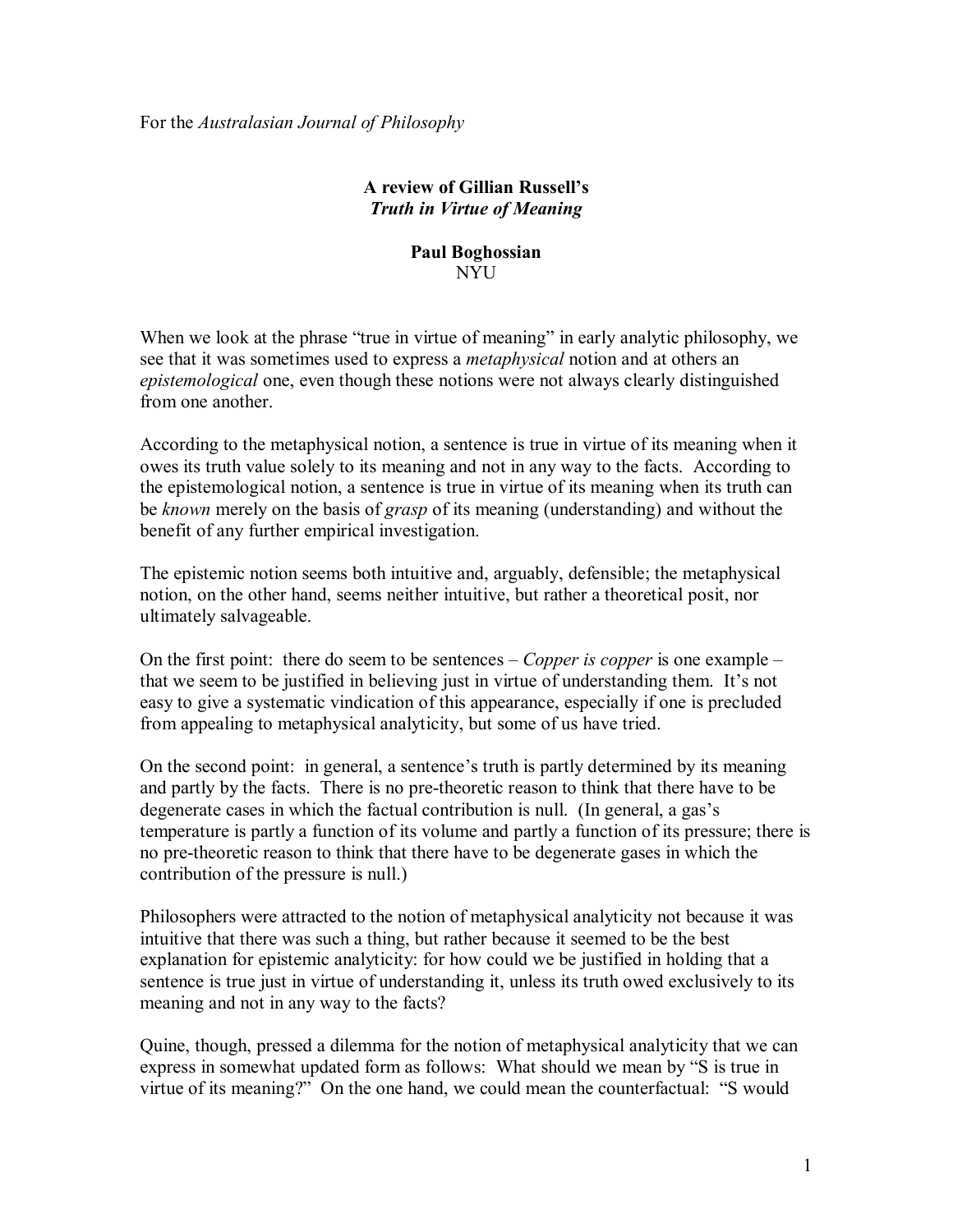remain true no matter how the facts were varied, so long as we keep S's meaning fixed." The trouble with this construal is that it seems to collapse the distinction between the merely necessary and the analytic. *Water is H2O*, it seems, would come out analytic on this reading.

To avoid that result, we would seem to need to mean something more explanatory by "in virtue of": S's meaning would have to be the sole *explanatory ground* of its truth. But what would be a clear instance of this? If we consider the sentence *Copper is copper,* is it not natural to say that its truth is partly explained by its meaning and partly explained by the (admittedly obvious) necessary fact that all copper is self-identical?

In her bold and interesting book, Gillian Russell challenges much of this received wisdom. She assumes that metaphysical analyticity is an intuitive notion and not just a theoretical posit needed for explaining an epistemic phenomenon, that we all have intuitions about which sentences are metaphysically analytic and which ones aren't. Furthermore, she claims that the notion of metaphysical analyticity can be rescued from the Quine-inspired dilemma for it that I just outlined, and that its intuitive extension can be faithfully captured by a systematic theory, which she seeks to present. This theory entails that metaphysical analyticity has nothing much to do with explaining the phenomenon of epistemic analyticity.

Russell's proposal for salvaging metaphysical analyticity has two components. First, she claims that the "in virtue of" relation invoked in the phrase "truth in virtue of meaning" denotes a third notion of determination in between asymmetric counterfactual dependence and explanatory ground, a relation she calls "full determination." Second, she claims that the notion of "meaning" in that phrase should be updated in light of recent developments in the philosophy of language to mean "reference determiner."

Russell seeks to illustrate the notion of full determination through the following arithmetical example. Consider the binary multiplication function on the natural numbers 'x.  $y = z'$ , and take the case where the first argument is set to 0 and the second to 5. In this special case, Russell says, we can say that the first argument "fully determines" the result  $-0$  – even though we can also say that the second argument redundantly determines the result (33-4). And Russell's thought is that a defender of truth in virtue of meaning can say that in an analytic sentence its truth-value is fully determined by the meaning of the sentence, whereas in a synthetic sentence it's not, even while we say that the truth-value of any sentence is always conjointly determined by two factors: its meaning and the way the world is.

I don't think that Russell's example illustrates a distinctive metaphysical notion of determination. "Full determination" of the result by the first argument looks to me like asymmetric counterfactual dependence of the result on the first argument. It could also be taken to be an *epistemic* notion, as Russell's language suggests when she says that, in cases of full determination by the first argument, we are able to know the result just by looking at the first argument. But, when applied to the case of analyticity, this would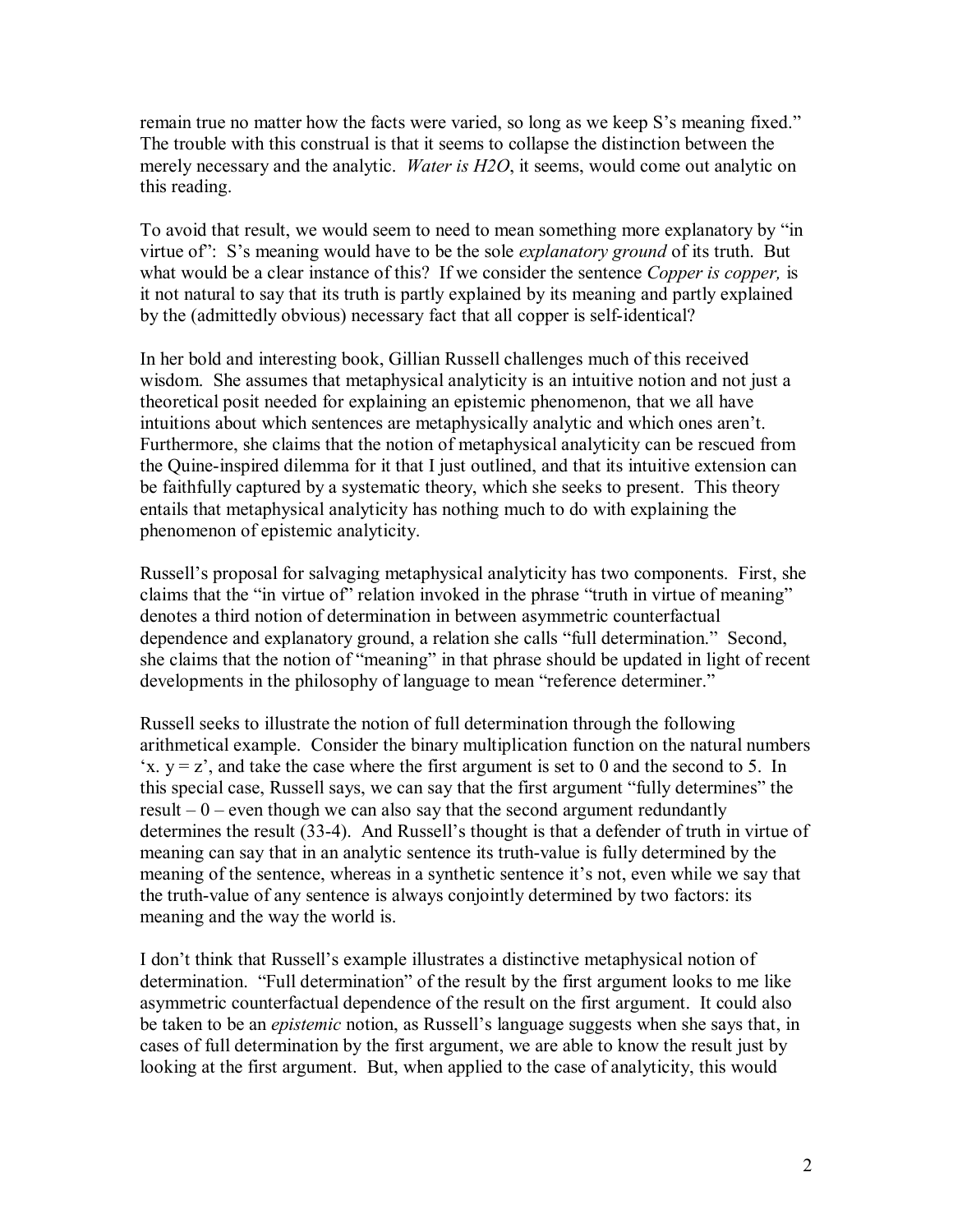yield a notion of epistemic analyticity, and not the metaphysical notion of "truth in virtue of meaning" that Russell is after.

But whether or not Russell's arithmetical example does introduce a distinctive metaphysical notion of determination, it *resembles* the counterfactual notion in that, when it is applied to the case of analyticity, it leaves us with the problem of distinguishing the merely necessary from the analytic, because we can equally well say that in the case of a necessarily true sentence the truth-value is "fully determined" by the meaning factor alone.

Russell's main idea for rescuing metaphysical analyticity has to do not with a distinctive notion of "full determination," but rather with the claim that the collapse of the analytic into the necessary can be avoided if we update our understanding of meaning in the phrase "truth in virtue of meaning" and equate it not with the notion of the semantical content of the sentence, but rather with its "reference determiner."

According to Russell, the work of Kripke and Kaplan has shown us that the pre-theoretic notion of meaning is in fact multiply ambiguous, that we ought to distinguish between the following four notions:

- character: the thing speakers must know (perhaps tacitly) to count as understanding an expression
- content: what the word contributes to what a sentence containing it says (the proposition it expresses)
- reference determiner: a condition which an object must meet in order to be the referent of, or fall in the extension of, an expression
- referent/extension: the (set of) object(s) to which the term applies.  $(45-6)$

Armed with these distinctions, Russell claims, we can see that the analytic collapses into the necessary only on the assumption that truth in virtue of meaning is truth in virtue of content. However, if we say that the analytic is truth in virtue of reference determiners then (a) this will be avoided and, (b) we will otherwise be able to correctly reconstruct the intuitive extension of "analytic."

How would this view prevent *Water is H2O* coming out analytic?The idea is that in a different "context of introduction" "water" would have picked out XYZ and so the sentence won't necessarily come out true.

From an intuitive point of view, there is absolutely no reason to think that analyticity has *anything* to do with truth in virtue of reference determiner, especially when that is taken to include facts about the "context of introduction" of a term. A sentence is supposed to be analytic in virtue of its meaning; but there is no clear sense in which a sentence has a reference determiner. If there were anything to recommend Russell's view, it would be that, quite unexpectedly, when one plugs in "reference determiner" for "meaning," the extension of those sentences that are "true in virtue of meaning" comes out in a way that looks right.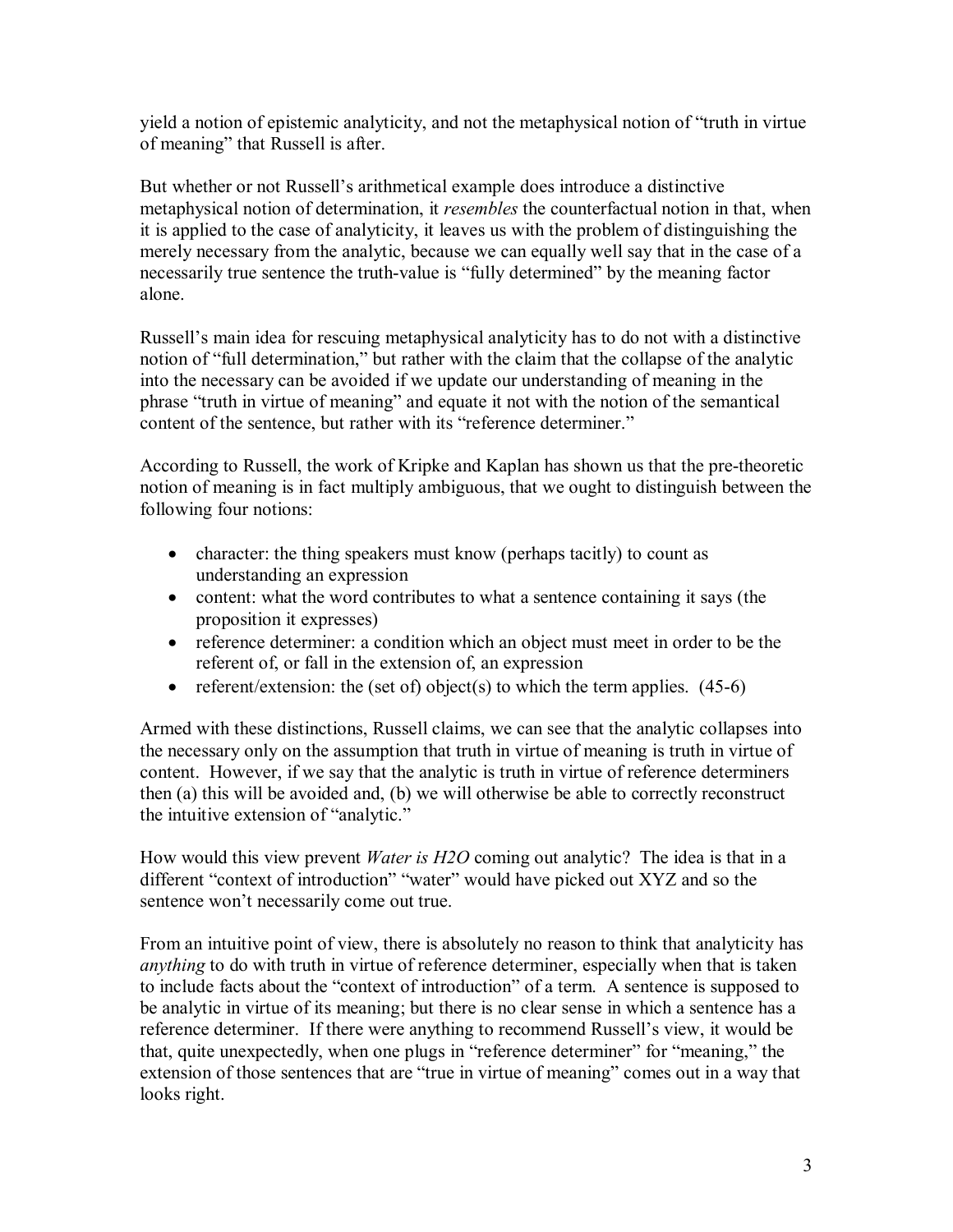The trouble is that there is no way to test this theory because there is no settled view about reference determination, not even in the relatively simple and much-discussed case of proper names. Russell introduces the notion of a reference determiner in connection with the well-known *Feynman* passage from *Naming and Necessity* and asks*:*

So what, on this picture, is the reference determiner for my word *Feynman?*…One natural answer is that it is the chain linking the use of the expression to the referent, but I am uncomfortable with the idea that the reference determiner for an expression might be different for different speakers. I think the following is a plausible alternative: it is the condition specified by the baptiser (using a description, or by pointing) and used to pick out a referent for the name when it was introduced....I get to use the word with that reference determiner – even though I don't know what it is – so long as, when I first learn the word, I form the intention to use it with the same meaning (whatever that is) that my interlocutor uses it with. (47-48)

As Russell notes, many philosophers have thought that what Kripke's discussion shows is that the condition that determines the reference of a name is the chain linking the uses of the name back to an object picked out in an initial dubbing. Gareth Evans thought that this view couldn't be right because it gives the wrong account of a name, like *Madagascar*, whose referent has changed over time. He thought that the correct account would have it that the referent is the object that is the dominant causal source of one's current beliefs involving the name.

Both Kripke's original view and Evans's alternative have the consequence that a name's reference determiner can vary from one person to the next. Russell says that she rejects such views because she is "uncomfortable" with that consequence. She says that she would rather equate the reference determiner for *Feynman* with the condition that it be the object that satisfies the description used in the initial dubbing.

But there's nothing in the idea of a reference determiner as such that makes it implausible that the reference determiner for an expression might be different for different speakers. So far as I can see, the only reason that Russell has for not liking this consequence is that it would commit her to saying (implausibly) that what's analytic varies from person to person. But to treat this as a good reason for rejecting an otherwise plausible view about reference determination is to allow one to tailor the evidence to fit one's theory, rather than the other way round. And no one, so far as I know, takes seriously Russell's view that the referent of some name in my repertoire should be thought of as determined by the condition that it be the object that satisfies some initial dubbing. There may not have been an initial dubbing. And even if there had been, there would still be Evans's case of 'Madagascar.'

Things get murkier still when we come to expressions other than names. Russell acknowledges that there is no settled view about the conditions that determine reference for a range of terms. She says: